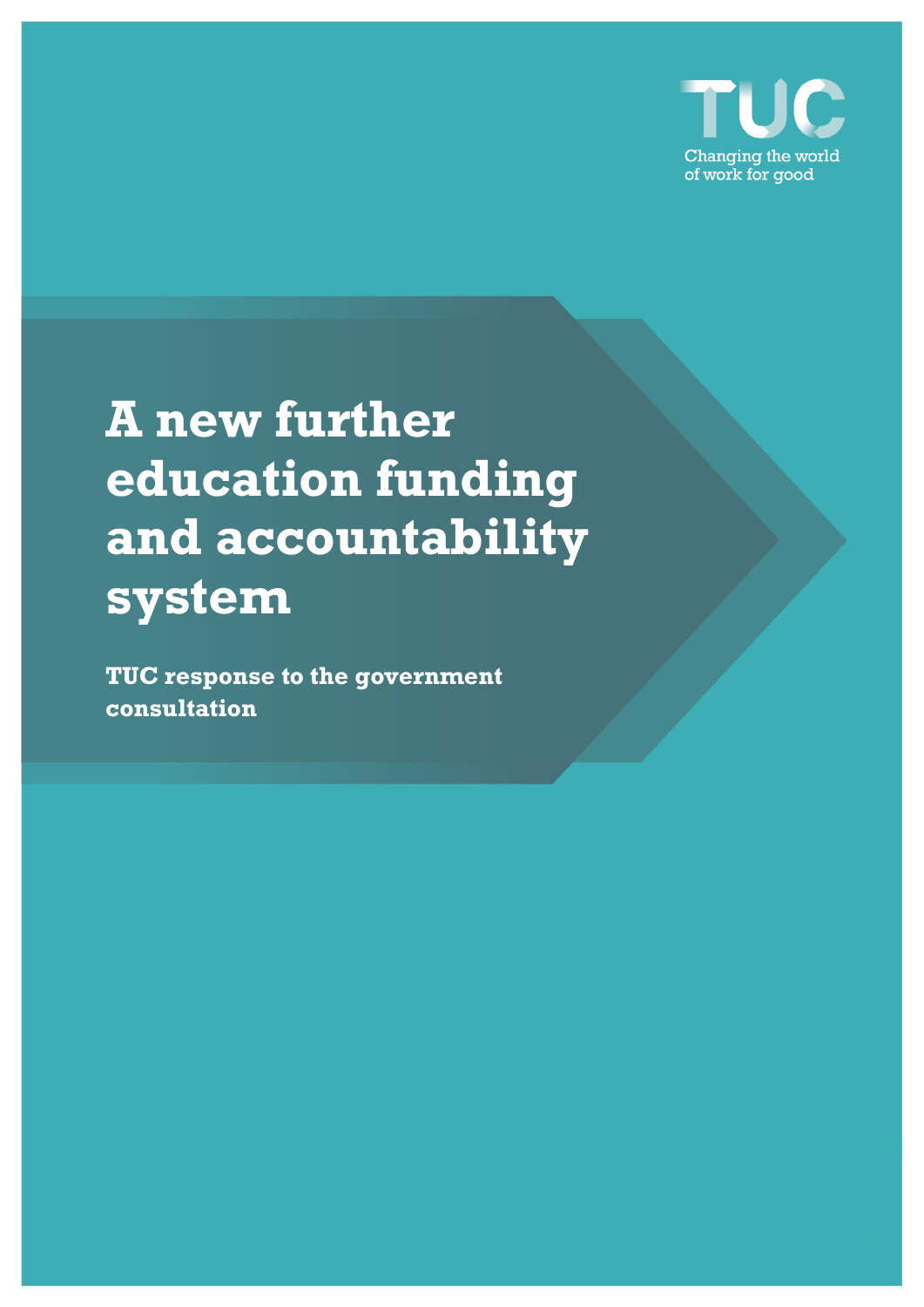## **Introductory comments**

The TUC welcomes the opportunity to comment on the government's proposals to develop a new further education funding and accountability system. However, the country is already facing a skills crisis and there is a need for urgent action on a much greater scale than the policy framework set out in this consultation and the preceding consultation on the National Skills Fund. The TUC has set out detailed critiques of the skills white paper in our regular [skills policy bulletins](https://www.unionlearn.org.uk/policy-briefings) and our [response](https://www.tuc.org.uk/research-analysis/reports/national-skills-fund) to the National Skills Fund consultation. We have called for extensive reforms to tackle the skills crisis and combat unemployment, including the following:

- There needs to be a significant long-term boost to investment in learning and skills by the state and employers
- People need access to an expansive set of learning and skills entitlements and new workplace rights to support upskilling and retraining whenever necessary, including the introduction of lifelong learning accounts
- Government should undertake a regular equality audit to ensure that skills policy development and delivery are focused on tackling the significant barriers impacting on groups facing disadvantage and discrimination
- We need a new national social partnership on skills led by employers and unions to provide clear strategic direction, as is the case in most other countries. This should include renewed government support for union learning
- We need to make sure that our college workforce is valued and empowered and an immediate priority must be to tackle the long-term decline in pay
- The forthcoming review of the apprenticeship levy should focus on boosting the number of high-quality apprenticeships and widening access to under-represented groups
- Priority also needs to be given to increasing college and sixth form funding for 16-18 year-olds and introducing a number of reforms to guarantee quality post-16 education and skills pathways for all young people.

In addition, our response to this consultation on FE funding and accountability measures makes the following points:

- A reformed and simplified adult skills funding system will achieve little unless it is accompanied by a significant long-term increase in funding levels and a major expansion of skills entitlements
- Adults need to be empowered to access a simplified skills system and this would be greatly facilitated by the introduction of lifelong learning accounts setting out their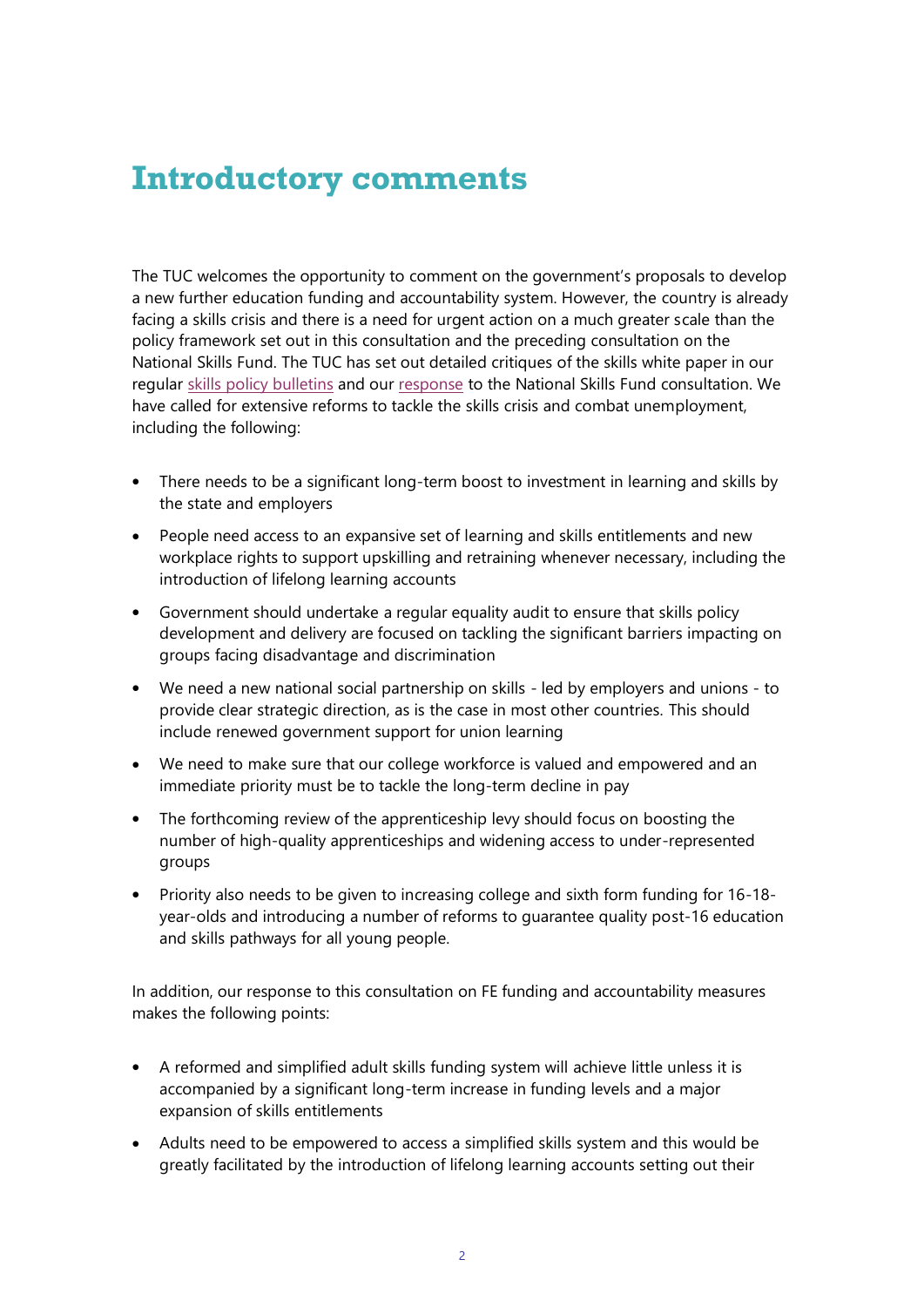education and skills entitlements and the range of financial and learning support available to them. Renewed government support for union learning would also boost engagement in learning

- Well intentioned plans to simplify the college funding system may trigger a number of unintended consequences, including increasing the barriers to learning and employment faced by certain groups. Any new measures to simplify funding should be tested rigorously to ensure that this is avoided
- The proposed accountability and outcome regime for colleges is highly flawed because of the sole remit given to employer bodies and the lack of any reference to the role of trade unions and other stakeholders. A reformed model should balance the needs of employers, learners and workers by widening stakeholder engagement and influence regarding college provision
- The definition of eligible outcomes for the proposed accountability system should be widened out to prevent a focus on employer skill needs that will damage the prospects of many potential learners. The list of outcomes should be reframed to encompass progression to good jobs, enabling adults to contribute to the wider economy and society, helping them to lead enriched and fulfilling lives, and improving their health and well being
- The proposed accountability and outcome framework will reinforce and deepen the discrimination and barriers faced by certain groups. Priority should be given to developing a college accountability system that focuses on narrowing inequalities in participation and outcomes.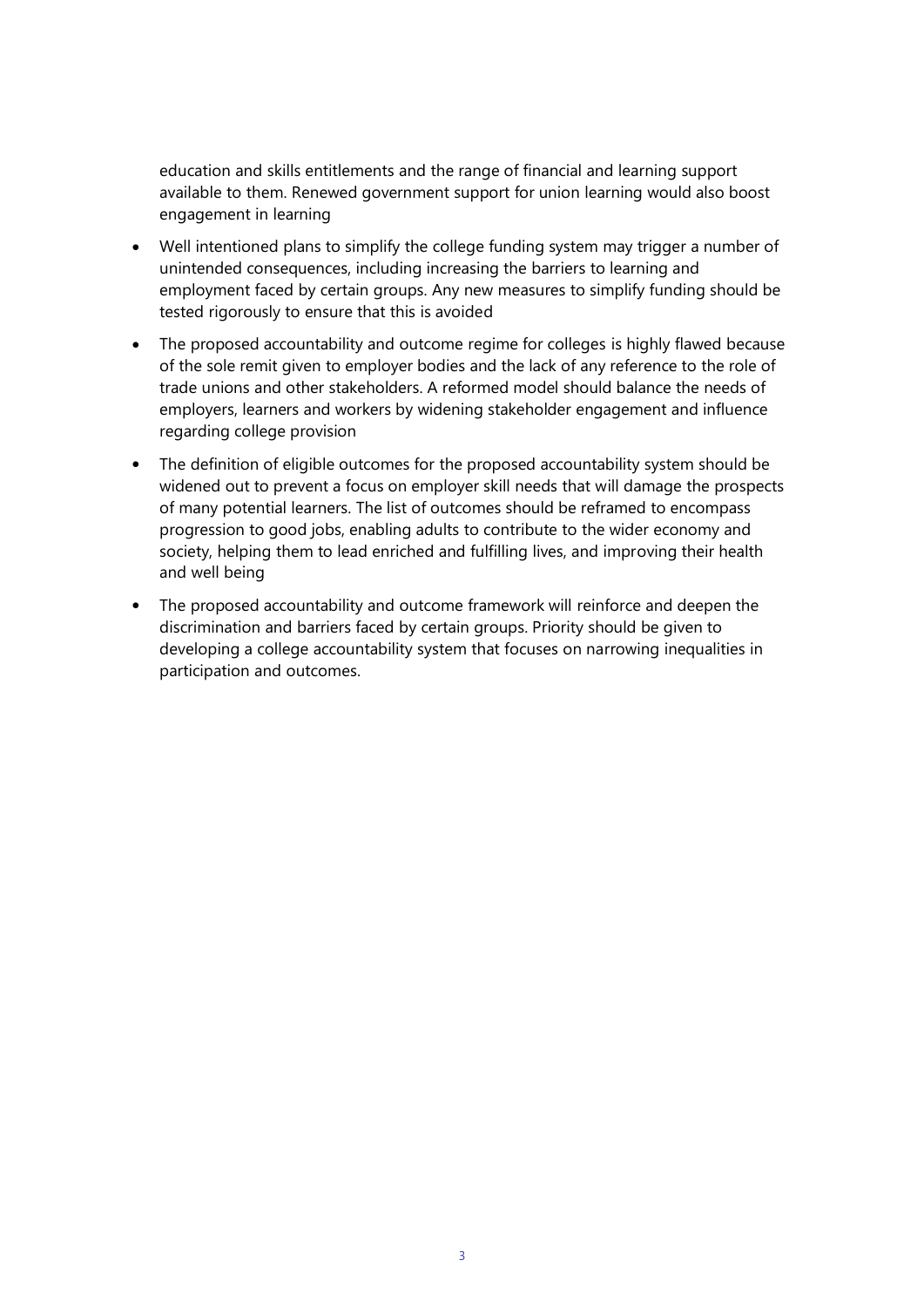# **Comments on the proposals for a reformed adult funding system**

### **Need for sustained funding increases for FE and skills**

The government needs to give a clear commitment to boost investment in FE and skills over the long-term and to prevent a return to making this part of the departmental budget first in line for any potential reductions in the future. A new national lifelong learning and skills strategy should contain an explicit boost to FE and skills funding over a multi-year period and this long-term funding picture should be updated regularly. This would be hugely helpful to colleges for planning their provision over the long-term and building education and training that meets the needs of employers, individual learners and their local economies.

As set out in the next section of our submission, a significant increase in state investment should be used to fund a much wider range of skills entitlements for upskilling and retraining. We also believe that the introduction of lifelong learning accounts and new "training rights" for workers would in turn trigger increased investment by employers. The forthcoming review of the apprenticeship levy also offers an opportunity to examine how this funding can be more effectively utilised to support more high-quality apprenticeship opportunities and to widen access to under-represented groups.

Massive cuts in government funding and the abolition of adult skills entitlements over the last decade have led to a sharp decline in lifelong learning and training. According to [analysis](https://ifs.org.uk/publications/15404) by the Institute for Fiscal Studies (IFS) government funding for adults attending college courses was cut by a half in the last decade and new spending on the National Skills Fund will only reverse one third of this reduction. There are similar trends of concern affecting young people in post-16 education and training, with IFS predicting that an extra £570m per annum will be required by 2022-23 just to maintain spending per student in real terms for 16-18-year-olds in colleges and sixth forms.

Those most in need of upskilling and retraining are also least likely to access this from their employer and this has been amplified further by the pandemic. TUC [research](https://www.unionlearn.org.uk/sites/default/files/publication/Training%20trends%20in%20Britain.pdf) has highlighted that job-related training provided by employers has been in decline since the mid-1990s. A recent [analysis](https://learningandwork.org.uk/resources/research-and-reports/learning-at-work-employer-investment-in-skills/) by the Learning & Work Institute found that employer investment in training fell more sharply during the pandemic than following the last global financial crisis. The groups facing the sharpest fall in training include adults with lower-level qualifications, young workers in the private sector and apprentices. This includes a large proportion of those in relatively low-paid work who have borne the brunt of the employment crisis triggered by Covid-19. The L&WI research shows that UK employers invest just half the EU average in training and that there would be an additional £6.5 billion spent each year if investment per employee just equalled the EU average.

At the same time economic and social trends are requiring workers to upskill and retrain more than ever before. While the impact of the pandemic is of course the immediate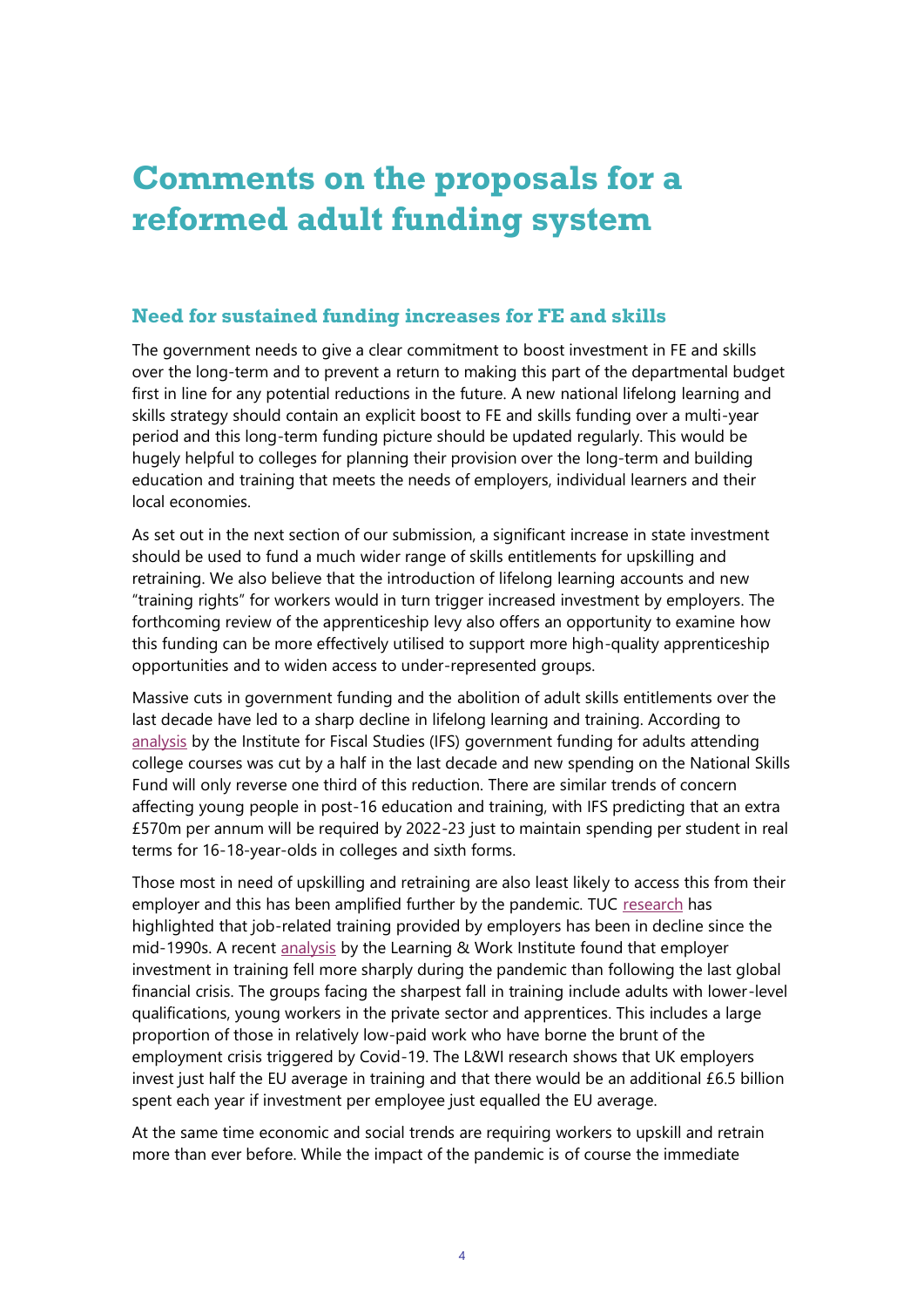priority, there are significant skills challenges arising out of the impacts of Brexit, automation/AI and the transition to a greener economy. For example, the [Green Jobs](https://www.gov.uk/government/publications/green-jobs-taskforce-report)  [Taskforce](https://www.gov.uk/government/publications/green-jobs-taskforce-report) highlights that one in five jobs in the UK (approximately 6.3 million workers) will require skills for new green occupations and to upskill and retrain those in high-carbon jobs.

### **Skills entitlements and workplace rights**

With 80 per cent of the projected 2030 workforce already in the labour market and out of formal education, it is self-apparent that we need to empower many more workers to access learning and training. The government's "lifetime skills guarantee" is a welcome start but it is actually more restrictive than the adult skills entitlements that were abolished nearly ten years ago. The guarantee only applies to a prescribed list of level 3 qualifications and many adults are completely excluded from retraining because they have already achieved this level of attainment. The TUC agrees with the recommendations of the [Education Select Committee](https://committees.parliament.uk/publications/4090/documents/40532/default/) and many stakeholders that there should be a much broader range of adult skills entitlements that fund free courses, including restoring the adult level 2 entitlement. Many adults need access to free courses for foundation and level 2 qualifications in order to progress to take-up of the level 3 entitlement. It Is also absurd and inequitable that adults in need of retraining should be barred from the lifetime skills guarantee on the basis that they have an old level 3 qualification, in some circumstances from decades ago.

The TUC is calling for a package of measures to give a real boost to lifelong learning for adults. This would involve in the first instance establishing a wider range of skills entitlements for adults and also a new "right to retrain". Over time these entitlements would be incorporated into lifelong learning accounts that would facilitate additional workplace learning, including encouraging co-investment by employers. We should also follow the examples of other countries that have introduced rights for workers to guarantee them paid time off for education and training and access to regular skills reviews in the workplace. OECD [research](https://www.oecd.org/els/emp/individual-learning-accounts.pdf) has shown that combining initiatives, such as establishing lifelong learning accounts and strengthening workplace training rights, has proved an effective response in countries adopting this approach. The government should also draw on the experience of other countries that have permanent short-time working programmes and roll out a scheme that provides funded training to any workers who are working less than 90 per cent of their normal working hours.

#### **Simplification of funding regimes**

There is a strong case for simplifying adult skills funding, which can be very complex for education and training providers and can hinder their ability to maximise the delivery of education, upskilling and retraining opportunities. But policy makers need to pay equal attention to the barriers facing individual learners, who are often put off by the complexities of the adult skills system and the difficulties of disentangling what their entitlements actually are. One can get a flavour of how complicated the rules are by looking at the summary tables of what the government and individuals are expected to contribute for courses leading to qualifications up to level 3 (see page 30-31 of the AEB funding rules [guidance\)](https://www.gov.uk/guidance/adult-education-budget-aeb-funding-rules-2021-to-2022). If colleges and providers find this complex, the challenge for individuals are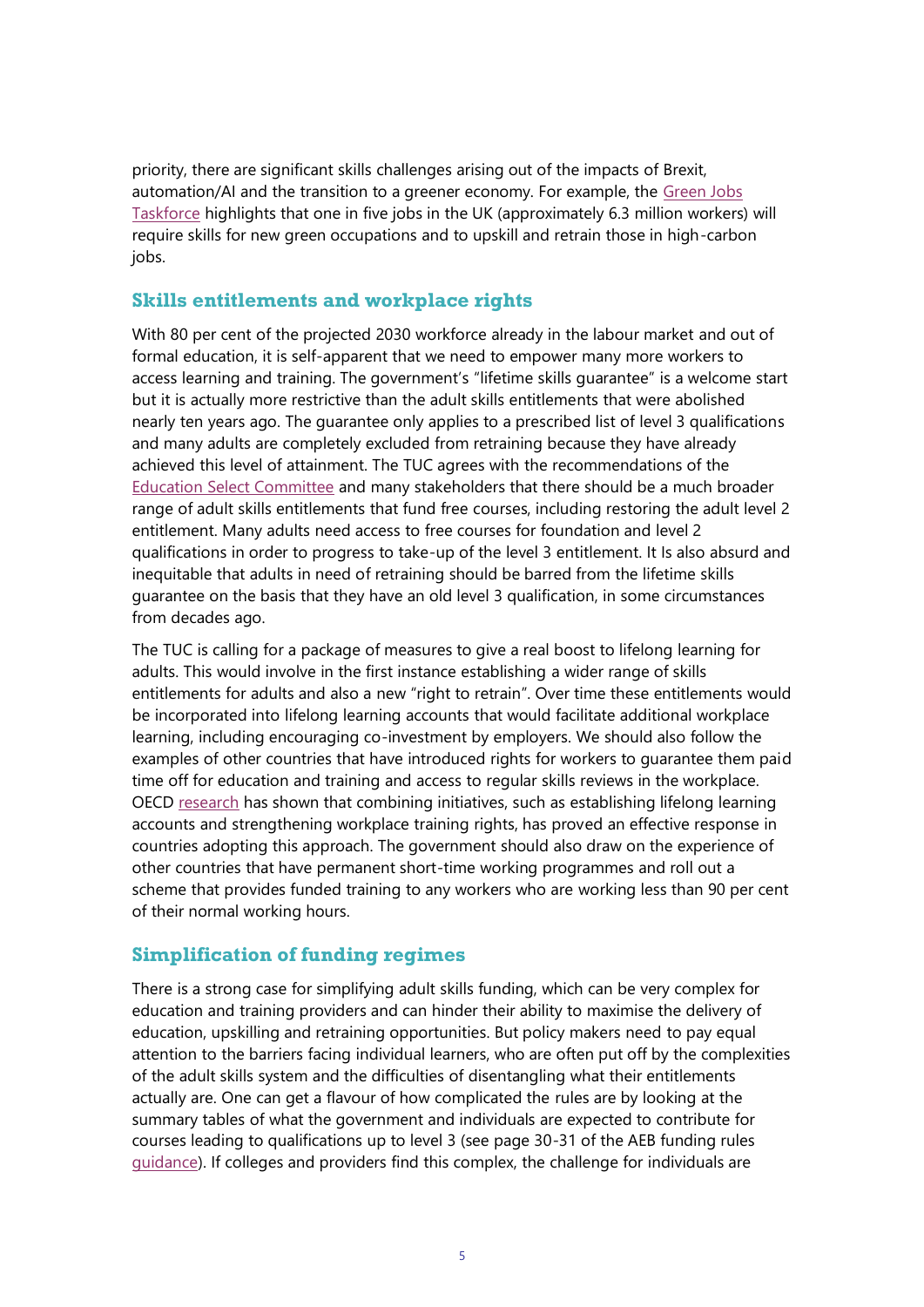hugely multiplied, in particular for adults who have not engaged with the education and training system since leaving school. The government should therefore bear in mind the needs of learners and workers when it is taking forward simplification of the funding system and the measures that will be required to help them to take advantage of a more streamlined system.

This is where a lifelong learning account could prove hugely effective as it would give individuals a personal review of their education and skills entitlements, including highlighting free courses and a range of financial and other learning support that is available to them to meet their specific circumstances. As we highlighted in our response to the National Skills Fund consultation, too many adults lack the most basic information about skills entitlements and learning support and this serves to reinforce existing high levels of disengagement among much of the adult population. The current plans to simplify funding must be accompanied by a parallel approach to make accessing learning and training a much more transparent and uncomplicated process for individuals.

However, the reality is that even under the proposed simplification plans, many adults who pluck up the courage to take that first step back into learning will be confronted with financial demands beyond their capacity. This will include the immediate disincentive of being told they have to take out an Advanced Learner Loan or pay for all their tuition costs because they already have a level 3+ qualification (in some instances from decades ago). And adults who have not even achieved a first level 2 qualification and earn above £17,374 will still be obliged to pay for half of the tuition costs of attaining a qualification level that is the absolute minimum expected of school leavers. We agree with the conclusions in the consultation document that these funding rules "bring a significant amount of complexity and rigidity to the system" and "limits flexibility in supporting retraining over individuals' lifetimes as the labour market changes." We believe that the key principles of equity and simplification could be achieved through our proposals in the preceding section of our response calling for a new "right to retrain", full entitlements for all adults to free courses for their first level 2 and 3 courses, and the introduction of lifelong learning accounts.

### **Equality and diversity**

There also needs to be a note of caution that well-intentioned reforms to simplify the FE and skills funding system may inadvertently bring about unintended consequences for certain groups, in particular those already facing the greatest barriers to engagement in learning and skills. The consultation does address the need to retain funding measures to address individuals and communities facing greater levels of disadvantage, including the use of a needs-based formula and bringing disadvantaged funding, learning support and learner support into a new single unified measure. Matters on this front are further complicated by how the new adult funding system will operate in devolved and nondevolved areas in England, including the degree of discretion on how colleges and providers will be funded and how disadvantage will be assessed in devolved and nondevolved areas.

The TUC is of the view that the government should establish an equality audit of all its skills polices - including apprenticeships, adult skills, and other education and training programmes - to ensure that policy development and delivery mechanisms are focused on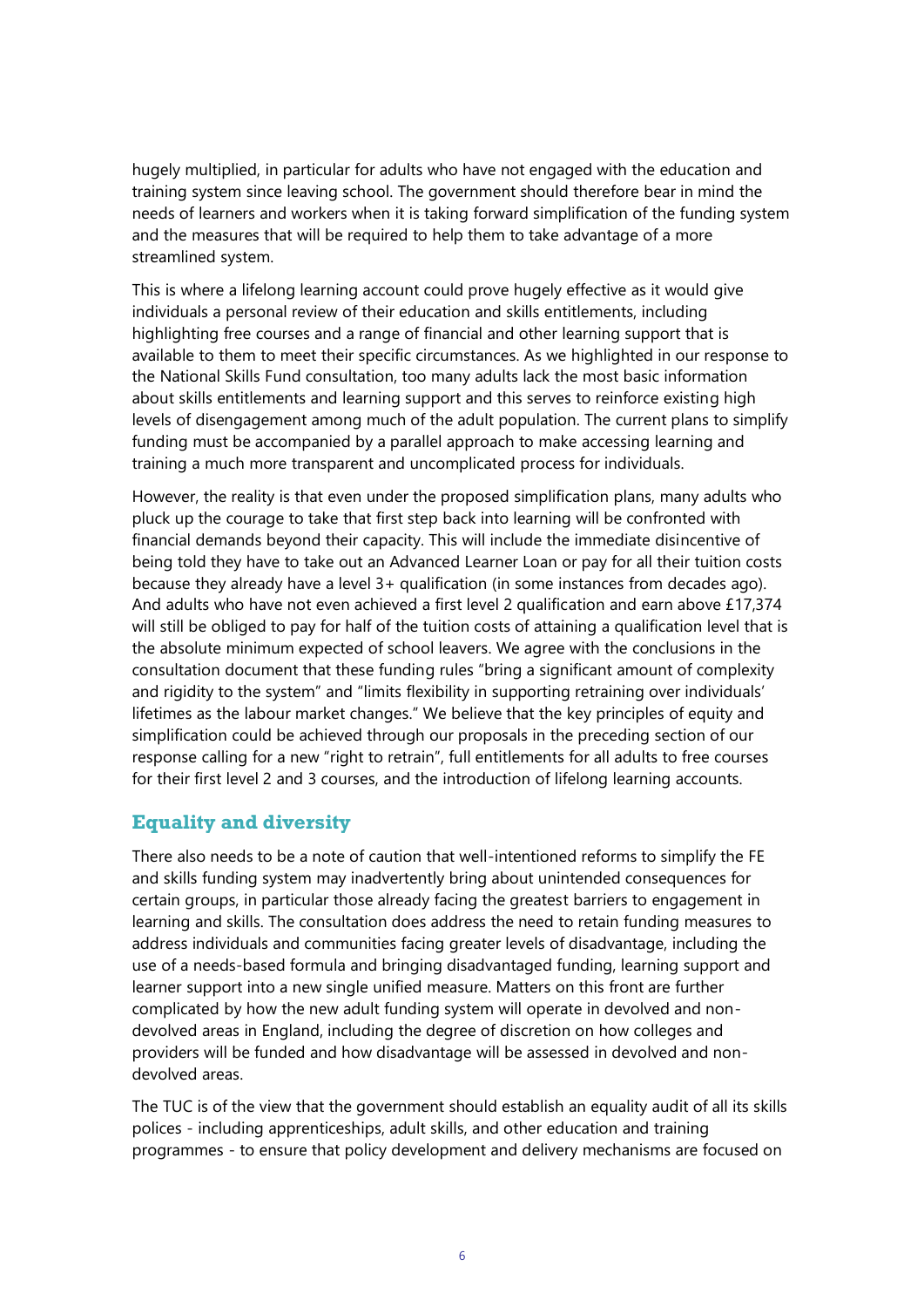tackling the significant barriers impacting on groups facing disadvantage and discrimination. This should inform any decisions that are to be taken forward regarding measures to address disadvantage and discrimination in a new simplified adult skills funding system. This should include how these measures will combat discrimination faced by all adults with designated protected characteristics and other disadvantaged groups (e.g., people with few or no qualifications, economically excluded communities etc.). While the proposed changes to funding rules refer to some designated protected characteristics (e.g., disabled learners), there is less analysis of the barriers faced by other groups, including BME learners, LGBT+ learners and women.

There is also a danger that the proposed simplification of some existing measures - e.g., bringing together disadvantaged funding and learning/learner support into one element may be attractive on the basis that it mirrors simplification of funding regimes on other fronts. However, this needs to be tested out before any final decisions are made to ensure that the new funding arrangements do not lead to increased discrimination and barriers to learning for adults with protected characteristics and other groups highlighted above.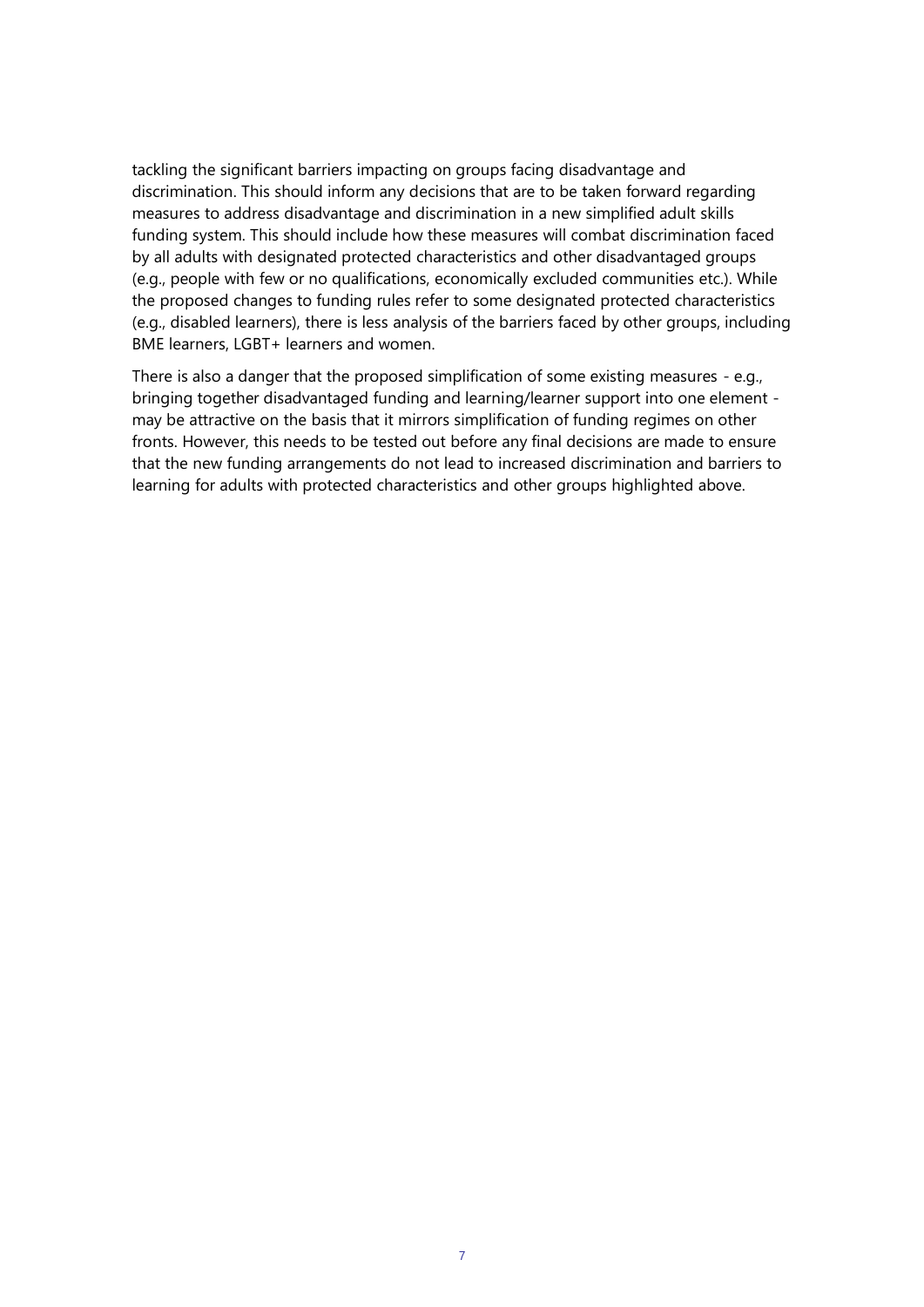## **Comments on the proposals for an accountability system focussed on outcomes**

#### **The new accountability and outcome framework should balance the needs of employers, learners and workers**

The government is very clear in the skills white paper that employers should have the sole remit for agreeing the standards for all technical qualifications and apprenticeships and for shaping "technical skills provision so that it meets local labour market skills needs." Government will be "putting employers at the heart of post-16 skills" in local areas, including through the influence that Local Skills Improvement Plans and other interventions (e.g., the Strategic Development Fund) will bring to bear on college provision. There is no mention of trade unions, the TUC or unionlearn anywhere in the white paper. This highly employer-focused approach is very different to arrangements in most other countries, where employers, unions and other stakeholders come together to influence education, training and skills provision at geographical, sector and national levels. However, this widely held concept that the learning and skills needs of learners and workers should be articulated through employer and employee representative bodies is completely absent from the government's policy picture - instead employer representative bodies will be the dominant influence.

Last year the Learning & Work Institute published a [report](https://learningandwork.org.uk/resources/research-and-reports/levelling-up-skills-after-coronavirus-the-role-of-trade-unions-and-social-partnership-in-workforce-training/) highlighting the positive links between trade unions and workplace training, including how a social partnership approach in other countries underpins high quality skills systems. The government's own Industrial [Strategy Council](https://industrialstrategycouncil.org/rising-uks-skills-challenges) recommended that we look at adopting the approach in other countries where there is "a greater role for employer representative and employee representative organisations (i.e. social partners) than exists in the UK." The employer-led approach also goes against the grain of the theme in the skills white paper about giving more people ownership of their career development and skills by encouraging them to access skills entitlements to plan their future in our fast changing economy.

The increased focus on meeting the skills needs of employers and the local economy is an approach that the TUC and unions would broadly support, but only if this was balanced by giving trade unions and other bodies a clear role in articulating the needs of learners and workers as is the case in countries with high-quality skills systems. The TUC is of the view that the government should begin to address these shortcomings in our skills system by establishing a National Skills Taskforce that would bring together employers, unions and other key stakeholders along with government. A social partnership approach along these lines would facilitate further discussions about the adoption of institutional arrangements that other countries use to empower employers and unions to identify and plan for skills priorities at geographical levels and in specific sectors. At the regional and local level there are existing models of best practice that could be drawn on, including some of the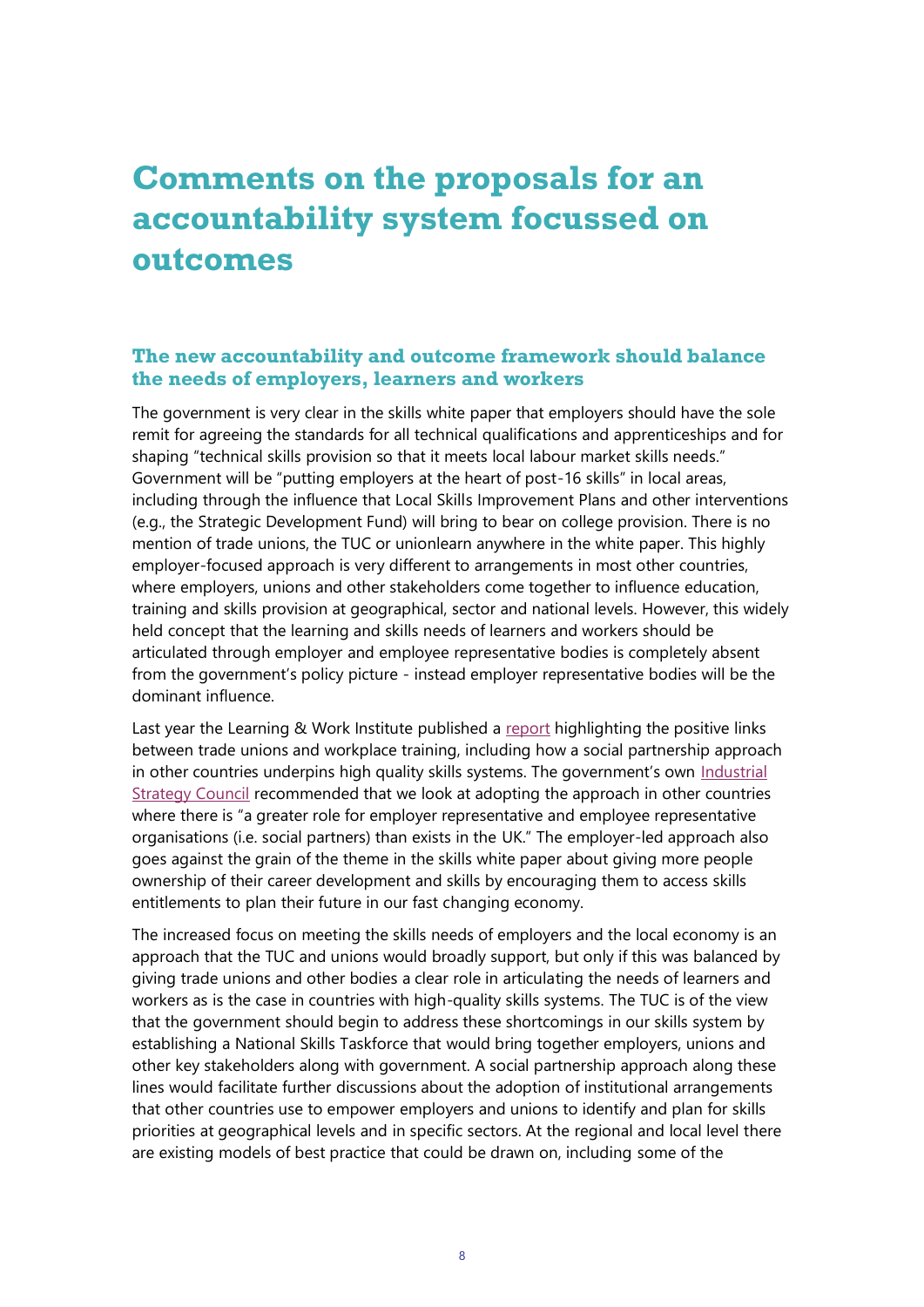collaborative skills partnerships that are being developed by some Combined Authorities to influence learning and skills provision delivered by colleges and training providers.

Trade unions - through the collective bargaining process and the role of their union learning reps - are also a major resource for encouraging employers to maximise use of existing and new skills entitlements delivered by colleges. There is also no reference to this in the white paper and its wider impact on how employers interact with colleges and the local skills system. There is also no mention of the puzzling and counter-productive decision by government to cut the grant for the Union Learning Fund, despite the OECD and a massive range of leading employers and many other stakeholders hailing it as one of the most effective initiatives at helping workers with few or no qualifications to progress up the skills ladder.

### **Need for a more holistic approach and a wider range of outcomes in new accountability system**

We broadly agree with the aspiration in paragraph 104 of the consultation document saying that the new accountability system and associated outcomes should "give people meaningful skills which open the door to good quality jobs, enable them to contribute to the wider economy and society, and help them lead enriched and fulfilling lives." But this is the only time that the consultation document makes reference to such an approach and the rest of the document is clear that the main aim of the new approach will be to "shift the accountability system toward a broader assessment of how effective a college is at balancing provision, supporting its students into good jobs and meeting the needs of local employers" (paragraph 106).

While the emphasis on "good jobs" is welcome, we are concerned that the focus of the new accountability system is much too restrictive and that the lack of input from trade unions and other stakeholders representing learners will lead to college provision being largely driven by employer demand. A core priority should be to empower college learners to be supported on a journey to well-paid, quality, sustainable employment. But in many instances this journey will not lead directly to an employment outcome in the first instance and the proposed accountability and outcome system will, in our view, not support the range of pathways that support the long-term aspirations of learners. On this basis, the following outcomes should have equal standing:

- Courses that support learners to progress further in further and technical education, e.g., by progressing to higher-level qualifications and/or non-accredited courses that will boost their career prospects
- Courses that support adult learners to access higher education
- A wide range of courses that empower adults to undertake learning "to enable them to contribute to the wider economy and society and help them lead enriched and fulfilling lives."

We agree with the general thrust of the recommendations in the recent report, Focus on [Results,](https://learningandwork.org.uk/resources/research-and-reports/focus-on-results/) by the Learning & Work Institute with the support of the Association of Colleges.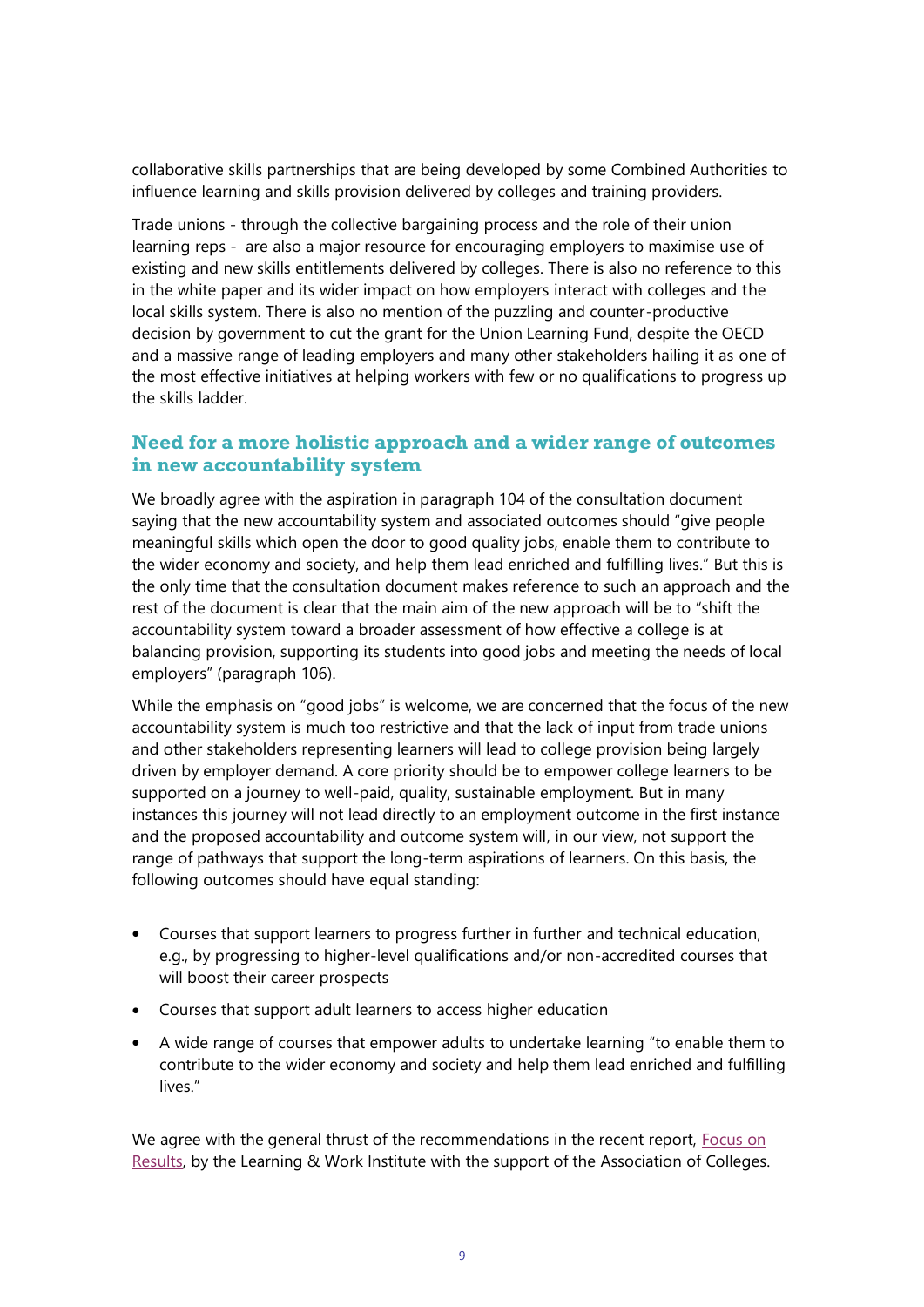This calls for a holistic approach and the "need to identify a wide range of potential outcomes and benefits, including: helping people find a job, progress in their career and boost their earnings, increasing employers' productivity, improving health and wellbeing, and promoting active citizenship." It also makes the case for testing out "social metrics" that could be used for analysing the benefits that learners would gain relating to "health and well-being, social capital and family relationships".

The state of the local labour market will also be a key factor of course, e.g., the number of vacancies and earnings levels will range widely across the country. Outcome regimes primarily focused on employment and earnings-related data will be heavily skewed by the local labour market and it will be challenging to devise analytical systems that can fully account for the wide degree of variation in job and earnings prospects in the case of each college.

There may also be unintended consequences from a focus on outcomes relating to earnings progression. Supporting individuals to achieve higher-paid jobs should be reflected in college outcomes as part of the focus on boosting access to better paid quality employment. But as the L&WI report highlights, an unintended consequence could be to "end some provision of focus on lower paying sectors like social care if the focus is on earnings outcomes."

## **Equality and diversity**

The L&WI report also makes a strong case for a focus of the accountability system and outcome regime being on "narrowing inequalities in participation and outcomes." This analysis is right in highlighting the key danger that a highly employment-focused outcome regime "brings the risks of unintended consequences, such as focusing more on those who are job ready." This would be to the detriment of a range of groups already facing discrimination and barriers in accessing learning and skills and/or progressing to well-paid, quality, sustainable employment. The report says that tackling this challenge will require the accountability system to incorporate "measures of 'added value' and inequalities in outcomes between groups." However, even if such safeguards were introduced, we remain concerned that the proposed accountability and outcome focussed regime for FE colleges set out in the consultation is likely to reinforce and deepen the barriers to quality education and jobs that certain groups currently face. Giving trade unions and other stakeholders an equal voice in the determination of the outcomes colleges should be prioritising would, in our view, be an important step in guarding against this.

### **Apprenticeships and young people**

While the funding section of the consultation does not cover apprenticeships, the proposed accountability section does as FE colleges will need to report on apprenticeships and other outcomes for young people. While investment in apprenticeships has been boosted by the levy, the number of opportunities has been declining in recent years, especially among the youngest apprentices and disadvantaged groups. According to a recent [analysis](https://ifs.org.uk/publications/15578) by the IFS the number of 16- and 17-year-old apprentices fell by 30 per cent between 2019 and 2020 and only 3 per cent of this group took up an apprenticeship in 2020. IFS estimates this to be the lowest level "since at least the 1980s and almost certainly a lot longer" and that there